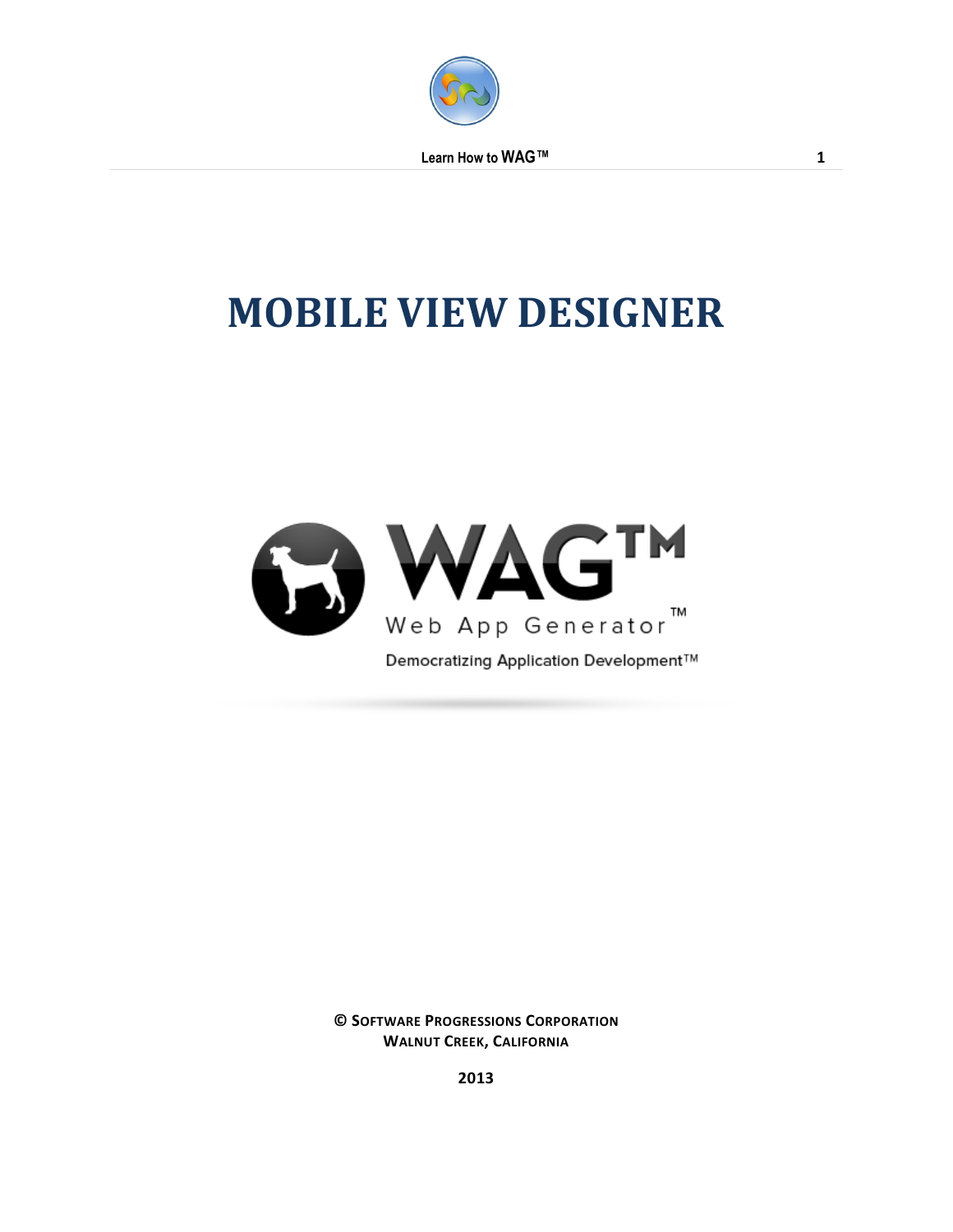

## **Table of Contents**

 $\overline{2}$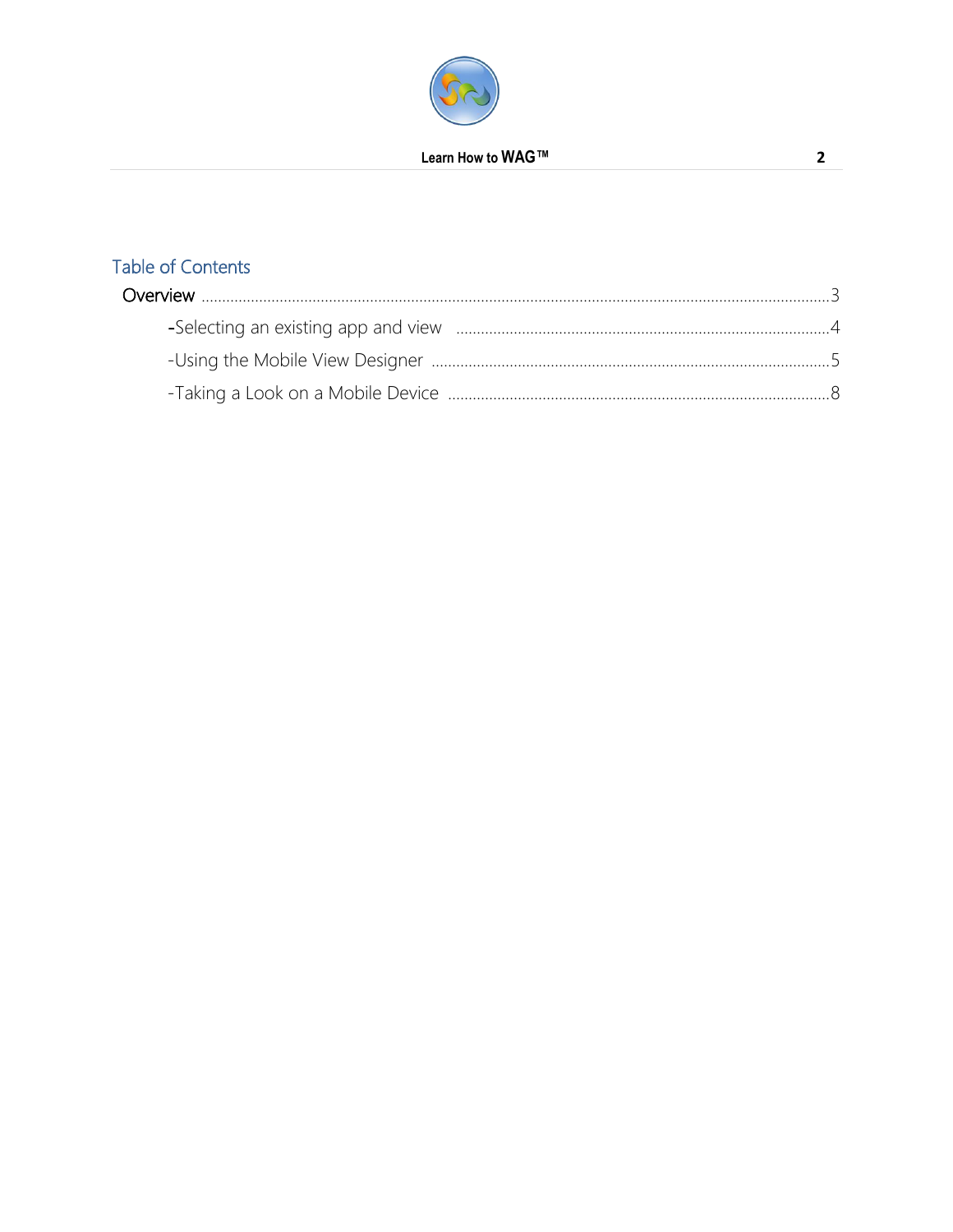

#### **Overview**

With WAG™ everyone can create custom mobile and web apps and run them for large scale audiences – free of charge.

The types of apps that can be created with WAG™ include: Consumer, Business, Government (including GovCloud), Healthcare, Education, Non-Profits and many other verticals.

An app that takes several programmers one year to develop, takes a few days to create using WAG™ - without requiring programming experience.

WAG™ is unlike any other product on the market. WAG™ empowers people to do things that they just can't do today. We call this d*emocratizing application development™*.

Create your app once - and it runs on all the major desktop browsers and all the major mobile devices as a native app on, just the way Facebook can be accessed via a web browser and via a native mobile app.

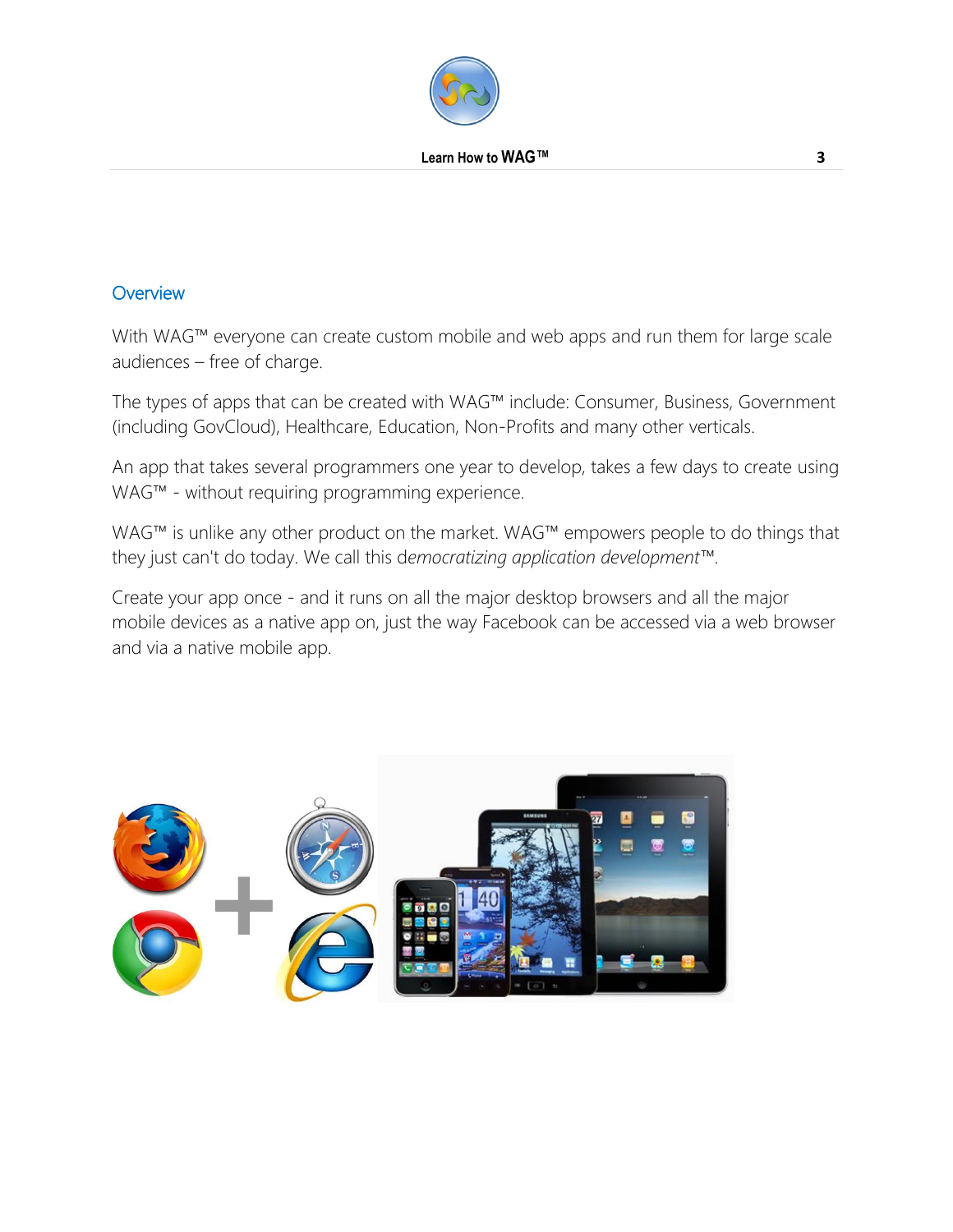

Selecting an existing App and View

| My Recipes App User Mode   Design Mode          |                    |              |              |                     | <b>Logged</b> in |
|-------------------------------------------------|--------------------|--------------|--------------|---------------------|------------------|
|                                                 | <b>Design Home</b> | <b>Forms</b> | <b>Views</b> | <b>Applications</b> | <b>Them</b>      |
| <b>Applications</b><br>Create a New Application |                    |              | Test         |                     |                  |
| <b>Application</b><br>My Recipes App            |                    |              |              |                     |                  |

1. Click on the desired app

|                                | <b>Design Home</b><br><b>Forms</b> | <b>Views</b><br><b>Applications</b> | <b>Themes</b>                                                                                                      |                            |  |
|--------------------------------|------------------------------------|-------------------------------------|--------------------------------------------------------------------------------------------------------------------|----------------------------|--|
| <b>Views</b><br>Add a New View |                                    |                                     |                                                                                                                    |                            |  |
| <b>View Name</b>               |                                    | <b>Default View</b>                 | <b>View Fields</b>                                                                                                 | <b>Field Order in View</b> |  |
| Ingredients                    |                                    | <b>No</b>                           | Amount, Ingredient                                                                                                 | Edit Display Info          |  |
| My Recipes                     |                                    | <b>No</b>                           | Recipe Name,<br>Recipe Category,<br>Cook Time, Prep<br>Time, Total Time,<br>Approved, Location,<br><b>Pictures</b> | Edit Display Info          |  |
| Pending Approval               |                                    | <b>No</b>                           | Recipe Name,<br>Recipe Category,<br>Cook Time, Prep<br>Time, Total Time,<br>Pictures                               | Edit Display Info          |  |
| Recipes                        |                                    | Yes                                 | Recipe Name,<br>Recipe Category,<br>Cook Time, Prep<br>Time, Total Time,<br>Pictures, Location                     | Edit Display Info          |  |
| Recipes of the World           |                                    | <b>No</b>                           | Recipe Name,<br>Recipe Category,<br>Cook Time, Prep<br>Time, Total Time,<br>Location, Pictures                     | <b>Edit Display Info</b>   |  |

1. Click on the desired view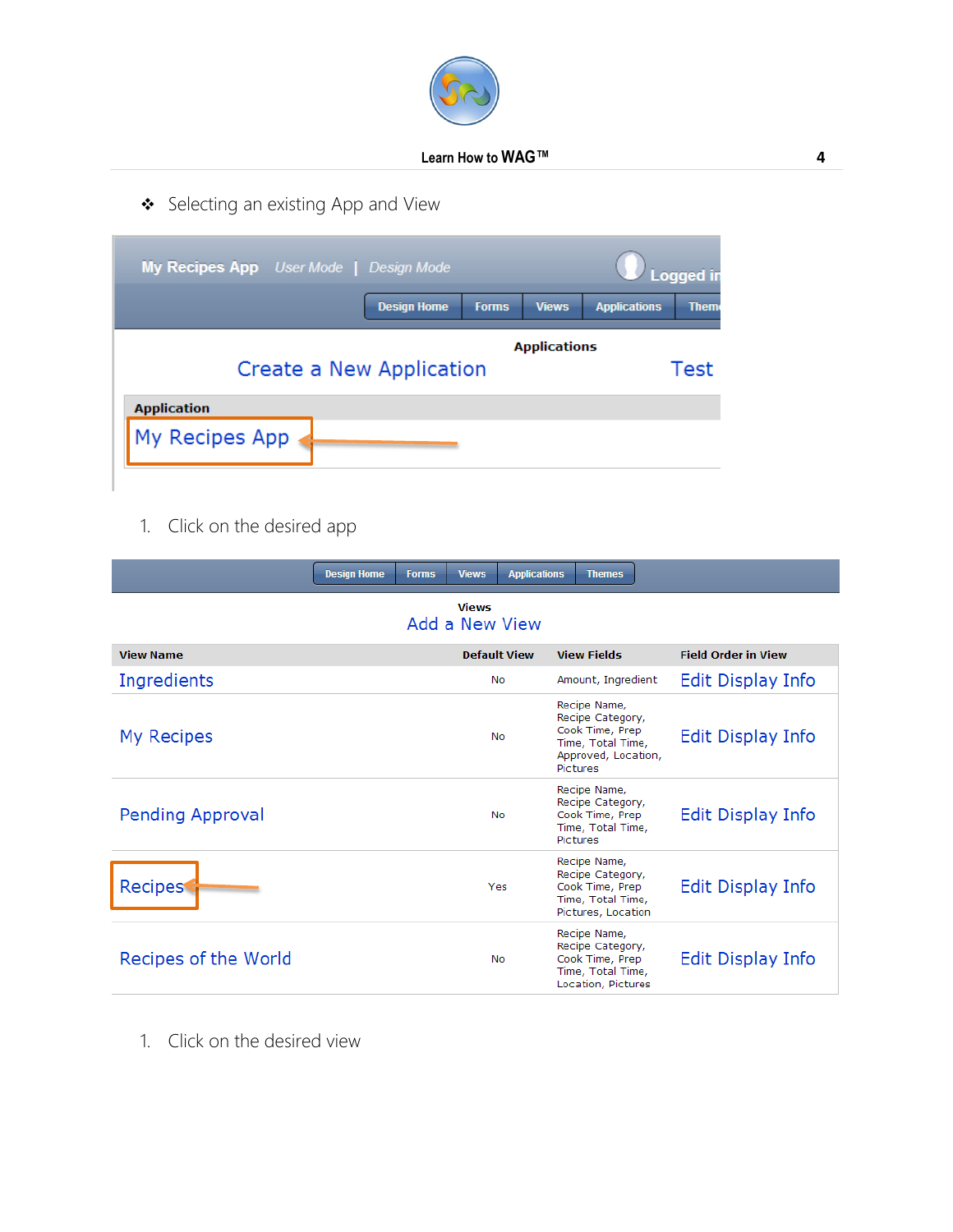

◆ Clicking on Mobile View Designer

|                            | <b>Field Order in View</b>                                                                                                                          |      |               |                     | Mobile View Designer     |                                   |
|----------------------------|-----------------------------------------------------------------------------------------------------------------------------------------------------|------|---------------|---------------------|--------------------------|-----------------------------------|
|                            |                                                                                                                                                     | Save | <b>Delete</b> | Close               |                          |                                   |
| <b>View Name</b>           | Recipes                                                                                                                                             |      |               |                     |                          |                                   |
| View Type:                 | Regular $\vee$                                                                                                                                      |      |               |                     |                          |                                   |
| Forms:                     | Recipe<br>$\checkmark$                                                                                                                              |      |               |                     |                          |                                   |
| <b>Extra Information</b>   | $\Box$ Show Form $\;\Box$ Show Created By $\;\Box$ Show Created Date $\;\Box$ Show Last Updated By $\;\Box$ Show Las<br>Date Show Available Actions |      |               |                     |                          |                                   |
| Default View Ø             |                                                                                                                                                     |      |               |                     |                          |                                   |
| Predefined Filters Ø Edit  |                                                                                                                                                     |      |               |                     |                          |                                   |
| Allow Advanced Search √    |                                                                                                                                                     |      |               |                     |                          |                                   |
| Visibility Control         |                                                                                                                                                     |      |               |                     |                          |                                   |
| Allow Public Access $\Box$ |                                                                                                                                                     |      |               |                     |                          |                                   |
| View Theme:                | -Default-                                                                                                                                           |      | v             |                     |                          |                                   |
| Menu Theme:                | -Default-                                                                                                                                           |      | $\checkmark$  |                     |                          |                                   |
| Header Theme:              | -Default-                                                                                                                                           |      |               | $\checkmark$        |                          |                                   |
| Footer Theme:              | -Default-                                                                                                                                           |      | $\checkmark$  |                     |                          |                                   |
| Export Control             |                                                                                                                                                     |      |               |                     |                          |                                   |
| <b>Field Name</b>          |                                                                                                                                                     |      |               | <b>Show in View</b> | <b>Searchable</b>        | <b>Default:</b>                   |
| <b>Recipe</b>              |                                                                                                                                                     |      |               |                     |                          |                                   |
| <b>Recipe</b>              |                                                                                                                                                     |      |               |                     |                          |                                   |
| <b>Recipe</b>              |                                                                                                                                                     |      |               |                     |                          |                                   |
| Recipe Name*               |                                                                                                                                                     |      |               | ✓                   | ✔                        | $\left( \widehat{\bullet}\right)$ |
| e in<br>and the            |                                                                                                                                                     |      |               | $\overline{a}$      | $\overline{\phantom{a}}$ |                                   |

1. Click on *Mobile View Designer*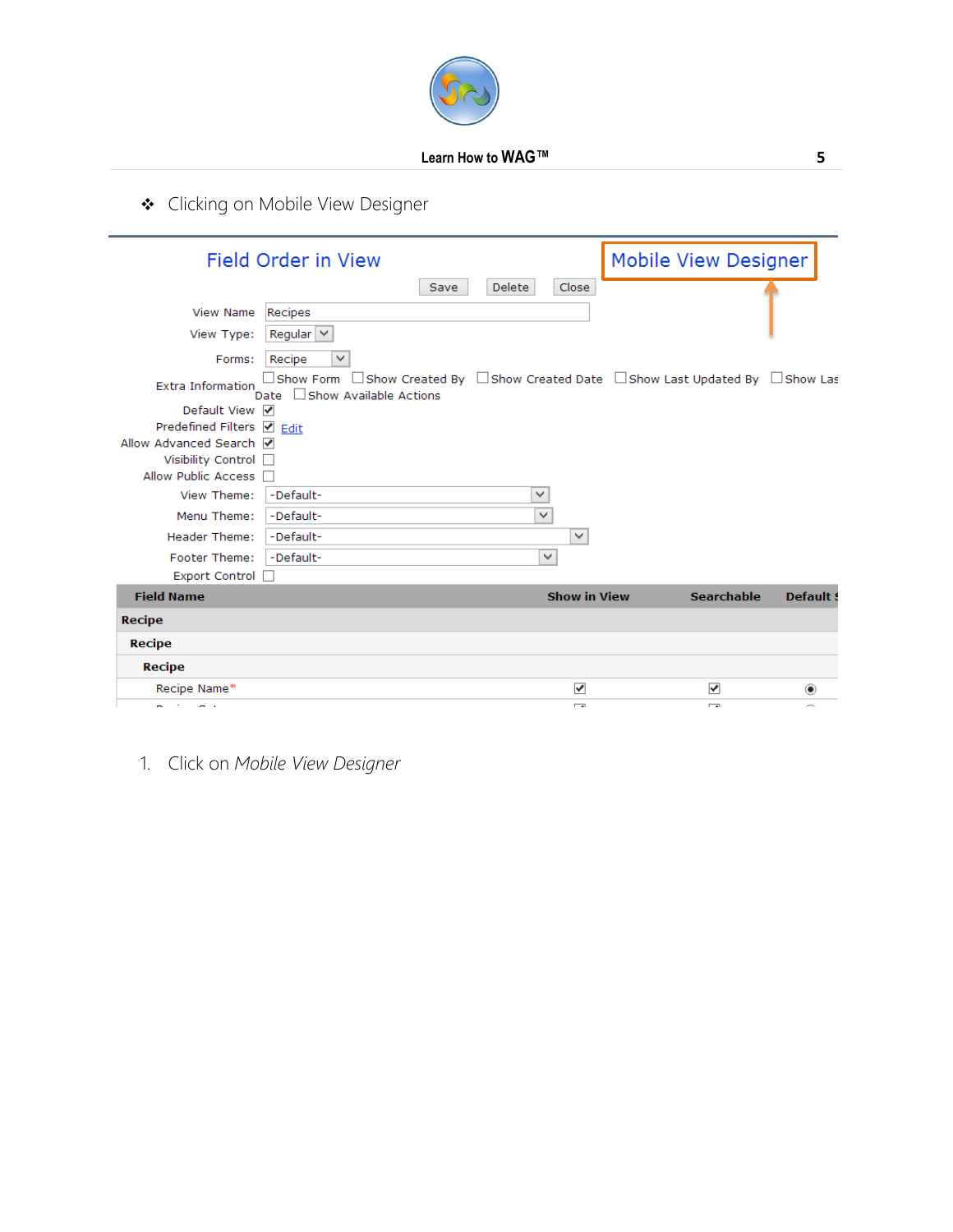

### \* Explaining key Mobile View Designer features

| <b>Horizontal Resolution: 320 px</b><br>iPhone 3G/3GS<br>$\checkmark$<br>$\equiv$<br>Vertical Resolution: 480 px<br>Pixel Density: 165ppi<br><b>Css Ratio: 1</b> | <b>RECIPES OF THE 4</b><br>Back<br>Lables                |
|------------------------------------------------------------------------------------------------------------------------------------------------------------------|----------------------------------------------------------|
|                                                                                                                                                                  | <b>Recipe Name</b>                                       |
| <b>Recipe Name</b>                                                                                                                                               | Beef and Broccoli Stir-Fry                               |
| <b>Recipe Category</b>                                                                                                                                           | <b>Recipe Category</b>                                   |
| <b>Cook Time</b>                                                                                                                                                 | Meat                                                     |
| <b>Prep Time</b>                                                                                                                                                 | <b>Cook Time</b>                                         |
| <b>Total Time</b>                                                                                                                                                | 15                                                       |
| <b>Location</b>                                                                                                                                                  |                                                          |
|                                                                                                                                                                  | <b>Prep Time</b>                                         |
|                                                                                                                                                                  | 30                                                       |
|                                                                                                                                                                  | <b>Total Time</b>                                        |
|                                                                                                                                                                  | 45                                                       |
|                                                                                                                                                                  | Location                                                 |
| <b>Unused Fields</b>                                                                                                                                             | 這<br><b>WAGTM</b><br>Views<br>Sort<br>Search<br>Share on |

## Mobile View Designer

The Mobile View Designer was created so that WAG™ app developers can visualize and easily change how any view looks. The device and orientation can be changed so that you know exactly how the app will look on different mobile devices. Views can also have multicolumns to better showcase certain information.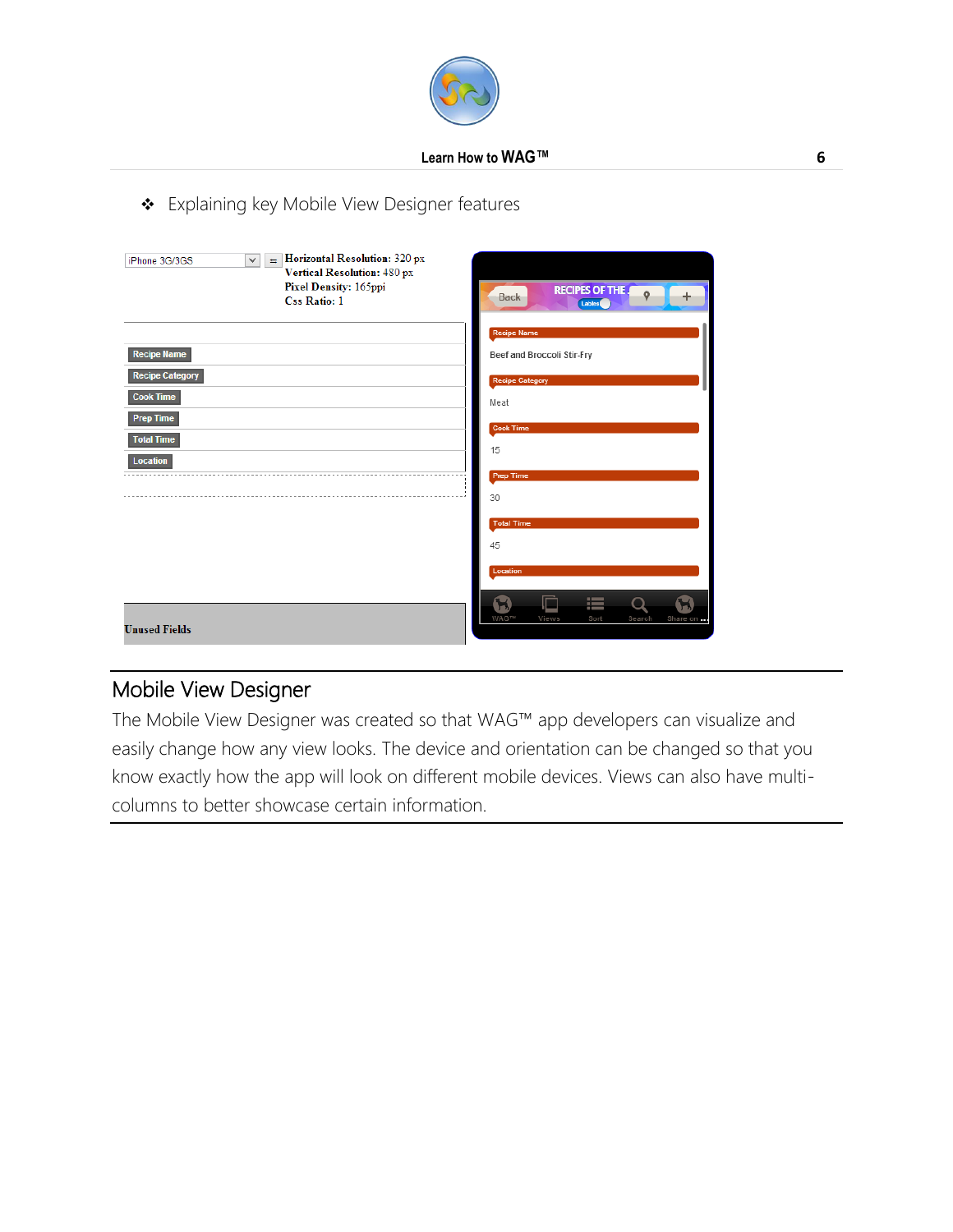

◆ Changing how the view looks

| Horizontal Resolution: 320 px<br>v.<br>iPhone 3G/3GS<br>$\pm$<br>Vertical Resolution: 480 px<br>Pixel Density: 165ppi<br><b>Css Ratio: 1</b>                       | <b>RECIPES OF THE 4</b><br>$\mathbf Q$<br><b>Back</b><br>Lables                             |
|--------------------------------------------------------------------------------------------------------------------------------------------------------------------|---------------------------------------------------------------------------------------------|
| Pictures Show: 10<br><i>images</i><br><b>Recipe Category</b><br><b>Recipe Name</b><br><b>Cook Time</b><br><b>Prep Time</b><br><b>Total Time</b><br><b>Location</b> | Pictures<br><b>Recipe Name</b><br><b>Recipe Category</b><br>Beef and Broccoli Stir-Fry Meat |
|                                                                                                                                                                    | <b>Cook Time</b><br>Prep Time<br>15<br>30                                                   |
|                                                                                                                                                                    | <b>Total Time</b><br>45<br>Location<br>這                                                    |
| <b>Unused Fields</b>                                                                                                                                               | <b>WAGTM</b><br>Share on<br>Views<br>Sort<br>Search                                         |

- 1. Drag and drop the fields and arrange them in columns in one or more lines
- 2. You can add new empty lines and then drag fields into these lines
- 3. You can also move existing whole lines around
- 4. Each change is immediately reflected in the preview on the right
- 5. Arrange the fields the way you'd like and click *Save Layout*
- 6. Open the app and go to your view on the mobile device. Pull down to refresh the view.
- 7. The view redraws reflecting all your changes.